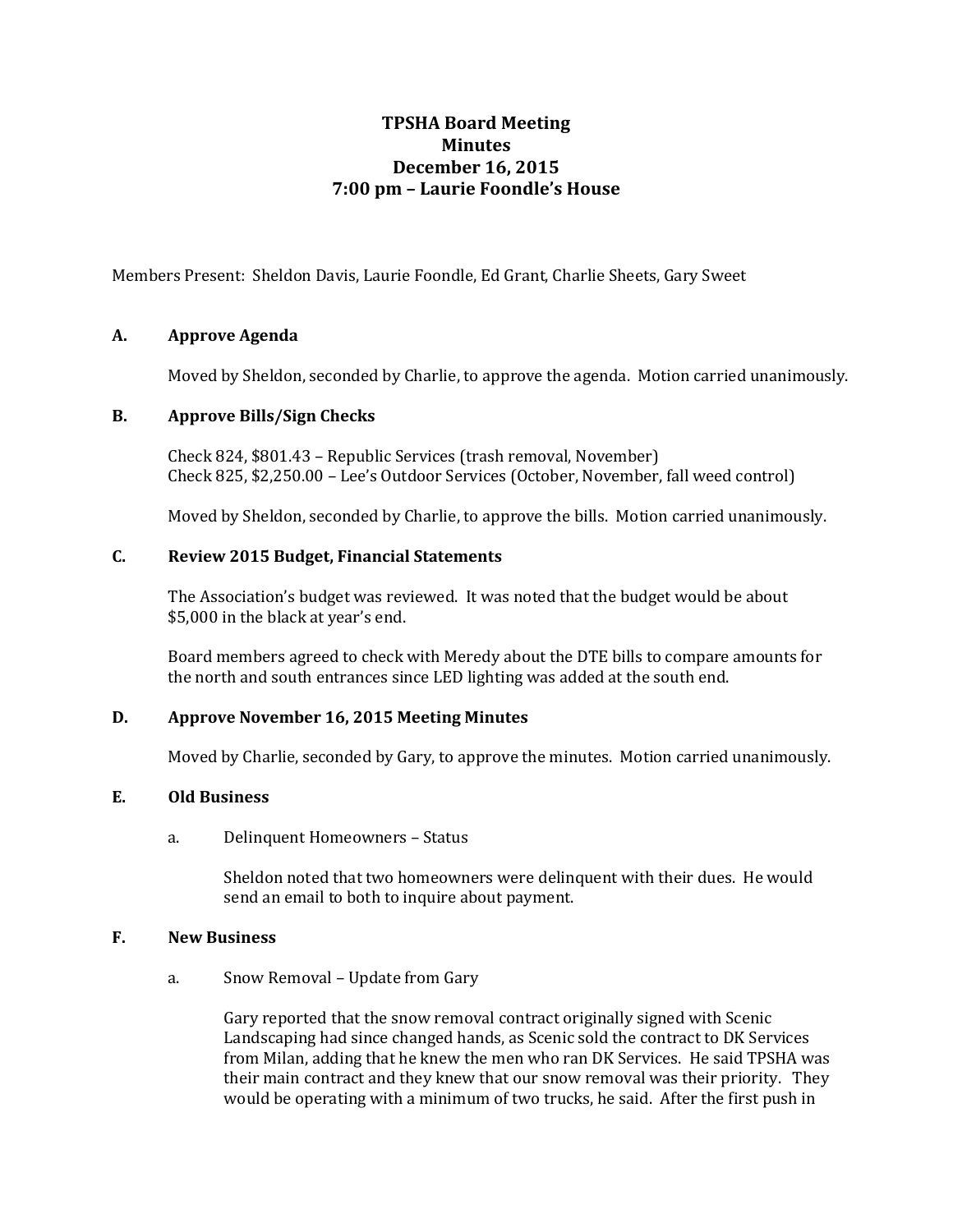November, Gary reported, he and the owners inspected the neighborhood, responding to a few complaints. And, after the snow melted, Gary noted that the owners fixed the areas where sod had been displaced.

Gary raised the issue of Donna Pepper's inquiry about being one of the first driveways plowed to alleviate icing on their steep driveway. He did not have a problem asking DK Services to plow the steeper driveways first, as long as it worked with their plowing system. He did express concern, however, about making sure the Association had adequate liability insurance coverage for instances where there was ice on plowed driveways.

With regard to the end of driveways that are piled with snow after homeowners clear their own driveways, Gary said that he would ask DK Services to make sure the ends of those driveways were cleared.

b. 2016 Budget Approval

Ed suggested that future contracts with Lee's Outdoor Services include an annual end date for lawn services, such as October 1.

Gary suggested that the amounts in the columns in the proposed budget be rounded up.

Sheldon suggested that the following descriptions be used for clarification of certain line items in the budget:

Pond Maintenance – anything in the water, anything at the water's edge, or other pond areas that are not grass.

Lawn Maintenance – grass.

Grounds Maintenance – other areas of the neighborhood that are not water or grass-related.

The Board agreed to budget for paying someone to repair the fencing along Textile Road, understanding that funds would be saved if a group of residents performed the work instead. It was agreed that funds from the Snow Removal line item would be moved to Grounds Maintenance for the fence repair.

Discussion followed regarding excess snow removal funds, noting that establishing a separate account for surplus would require a change in the Bylaws. Currently, excess snow removal funds were placed in the general checking account.

c. TPSHA Correspondence – Homeowner-related Issues

#### Mailbox Issues

Ed stated that neighborhood resident Bruce Crider misplaced one of his mailbox keys and was told to contact the local post office to obtain a replacement key. Ed said Bruce was told by post office staff that they did not perform this service any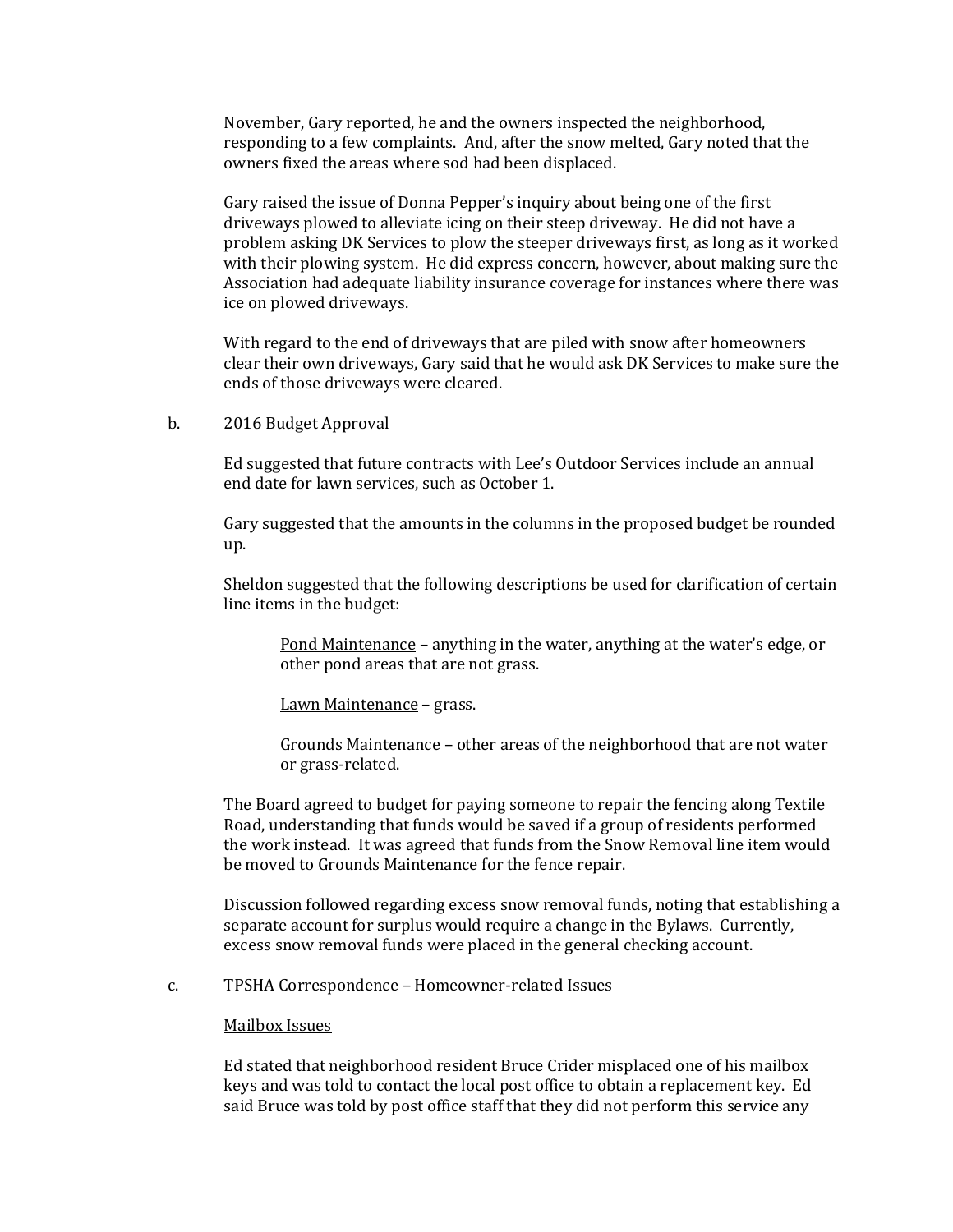longer; however, Ed said the post office has the master keys for the mailboxes. When Ed called the post office, he was told the same: that they did not do this anymore. He contacted Brian Corcoran, the neighborhood resident who was involved in the installation of the new boxes, who provided him with additional information: there were three keys for each mailbox; two were given to each resident and the third was retained by the post office. Ed visited the post office and a staff member produced a bag of keys to give him; however, he stated these keys were for the parcel boxes. He noted that he was having a difficult time finding a locksmith who could repair the one parcel box that currently had a broken lock.

The Board agreed that a plan needed to be investigated and put in place for replacing keys in the future. Ed suggested that perhaps a master list could be created of each key number/corresponding mailbox, and that the manufacturer be contacted to obtain replacement keys. He said the Board member in charge of maintenance could then keep all of the keys and issue replacements when needed, or one of the unused mailboxes be used to house the extra keys and the post office have access/provide keys when needed.

Laurie suggested that perhaps a member of the new 2016 Board could volunteer to undertake this project, meeting with the appropriate post office staff to begin working out the issues.

Ed stated that he would put the bag of parcel box keys in the empty parcel box, to which the postal carrier would then have access.

#### Bruce Crider Proposal

Charlie stated that Bruce Crider has proposed installation of some type of marker at both the north and south entrances to help identify the entrances, as they are often difficult to see.

Ed stated that he would call Bruce to obtain more information about this and report back to the Board.

d. 2016 Annual Meeting Agenda Development

The Board reviewed the agenda for the annual meeting to be held on January 25, 2016, as follows:

Sheldon – review 2015 and 2016 budgets Ed – provide update on maintenance issues Laurie – read the previous annual meeting minutes Gary – provide overview of past year, solicit new Board member volunteers

#### **G. Open Floor**

Ed stated that with regard to fence repair along Textile Road, whoever did the work would need to retrieve the boards and posts from Mr. Heinz' property, as this was where the excess materials were located. Gary stated that volunteers for this project could be sought at the annual meeting.